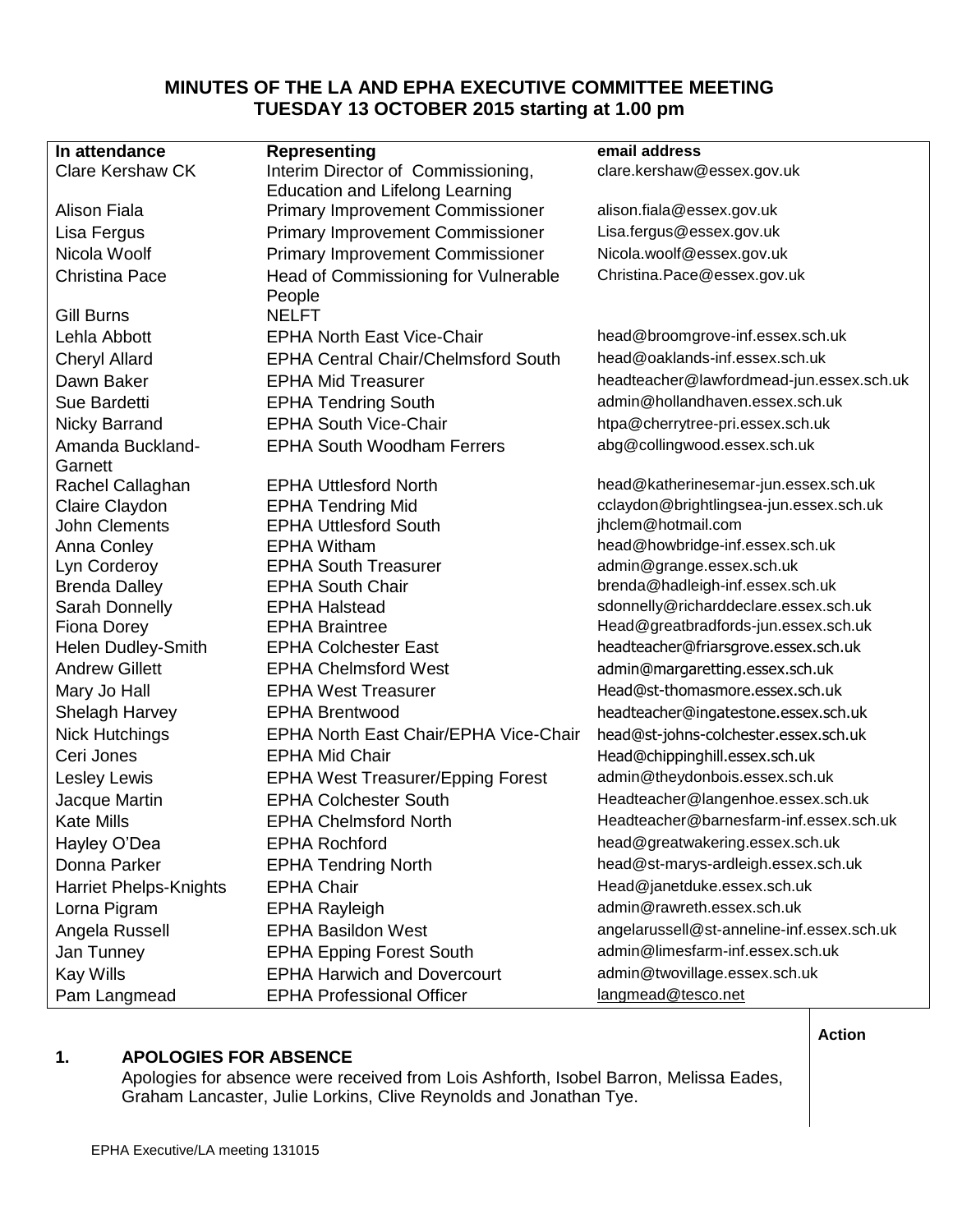## **2. NEW PROVISION OF EMOTIONAL WELLBEING AND MENTAL HEALTH SERVICE FOR CHILDREN AND YOUNG PEOPLE IN ESSEX**

Gill Burns, Deputy Director of NELFT, and Christina Pace, Head of Commissioning for Vulnerable People in Essex, were welcomed to the meeting. They gave a presentation about the introducing of new provision the emotional wellbeing and mental health service for children and young people in Essex.

## **Background**

- Child and Adolescent Mental Health Services (CAMHS) were previously provided by a number of different health and social care organisations across the county of Essex
- The services young people received were different depending on where they lived
- The Commissioners (who pay for services) in all the areas got together and decided it would be best for young people if one organisation provided the same service for all young people in the county of Essex
- They chose NELFT North East London Foundation Trust to provide these services
- This means that from 1 November 2015, "CAMHS" will be called the Emotional Wellbeing and Mental Health Service (EWMHS)
- Provision for Essex, Thurrock and Southend, for young people aged 0 to 18 and up to age 25 for young people with Special Educational Needs (SEN)

## **About NELFT**

- NELFT has a lot of experience providing services for children and young people
- They provide mental health services for children and young people in four London **Boroughs**
- They provide community health services for children and young people with physical health needs in parts of Essex and London
- They also provide a range of health services for adults in parts of Essex and London

## [www.nelft.nhs.uk](http://www.nelft.nhs.uk/)

Twitter: @NELFT

# **Structure of the Emotional Wellbeing and Mental Health Service**

- **Three** Children's Single Point of Access (CSPA) teams
- **Seven** Locality teams each team includes a team manager and personnel from Tiers 2 and 3.
- **Three** Crisis Response teams
- "Hub and Spoke" structure this will offer advice, clarification and sign posting.

# **Children's Single Point of Access** locations (CSPA)

- North Essex: Essex House, Colchester Business Park, Essex
- Southend: Civic Centre, 2 Southend on Sea, Essex
- Thurrock: Thurrock Council Civic Offices, Essex

All staff working in the CSPA will be part of a linked locality team and rotated into the CSPA on a daily basis (9am - 5pm) to provide:

- Telephone advice
- Triage
- Signposting, preventative planning and an early offer of help
- Allocation of the referral to a locality team for a NICE compliant care "Pathway"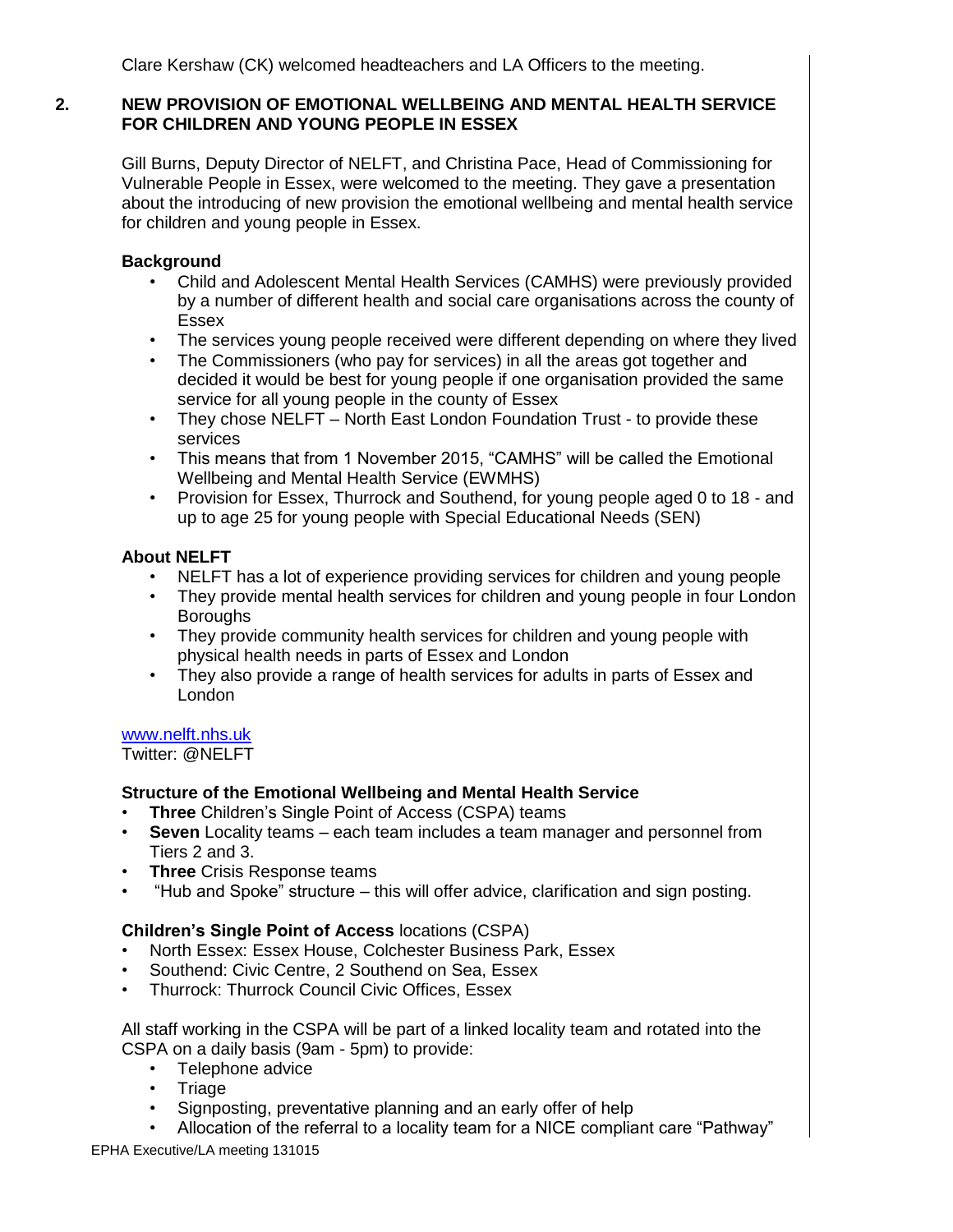• Feedback to the person making the referral

## **Crisis Response team** locations

- Basildon & Brentwood, Castle Point & Rochford, Southend and Thurrock: Acorn House, Basildon, Essex
- North East Essex: Colchester Business Park, Essex
- West and Mid Essex: Aylmer House, Harlow, Essex
- 9am 5pm on site (From 1 November 2015) and on-call cover 24 hours a day

9am – 9pm on site (From April 2016) and on-call cover 24 hours a day

## **Referral Criteria**

The following needs will be met through a "Pathway" approach - a "Pathway" is a best practice treatment package that is informed by NICE guidelines

The referral criteria are as follows:

- mood and anxiety disorders
- behavioural and conduct disorders
- emerging personality and attachment disorders
- eating disorders
- psychotic disorders
- deliberate self-harm and suicidal ideation
- substance misuse including dual diagnosis
- autistic spectrum disorder (ASD)
- attention deficit hyperactivity disorder (ADHD)
- neurodevelopmental disorders
- prolonged bereavement problems

# **NELFT referral process and response times**

Referrers seeking advice will be contacted within 24 hours of the initial request Referrals to the CSPA will be reviewed daily, screened within two working days and responded to within five working days once allocated to the locality team All referrals will be prioritised according to the presenting clinical need

All assessments will take place within 18 weeks

All consultant and non-consultant led treatment will start within 18 weeks of the referral (RTT)

## **Locations of the seven locality hubs**

- Basildon & Brentwood: Acorn House, Ground floor, Great Oaks, Basildon, Essex SS14 1AH
- Castle Point & Rochford: Council Offices, Kiln Road, Thundersley, Benfleet, Essex SS7 1TF
- Mid-Essex: County Hall, Duke Street, Market Road, Chelmsford, Essex CM1 1QH
- North East Essex: 651 The Crescent, Colchester Business Park, Colchester, Essex CO4 9YQ
- Southend: Civic Centre, Victoria Avenue, Southend-on-Sea, Essex SS2 6ER
- Thurrock: South Ockendon Health Centre, Darenth Lane, South Ockendon, Essex RM15 5LP
- West Essex: Aylmer House, Kitson Way, Harlow, Essex CM20 1DG

# **[ewmhs@nelft.nhs.uk](mailto:ewmhs@nelft.nhs.uk)**

Gill Burns responded to questions from headteachers.

*How long do the teams work with individual children? Is there the scope to offer longer than the current cut off of six weeks?*

EPHA Executive/LA meeting 131015 GB noted that the various organisations currently work in slightly different ways and once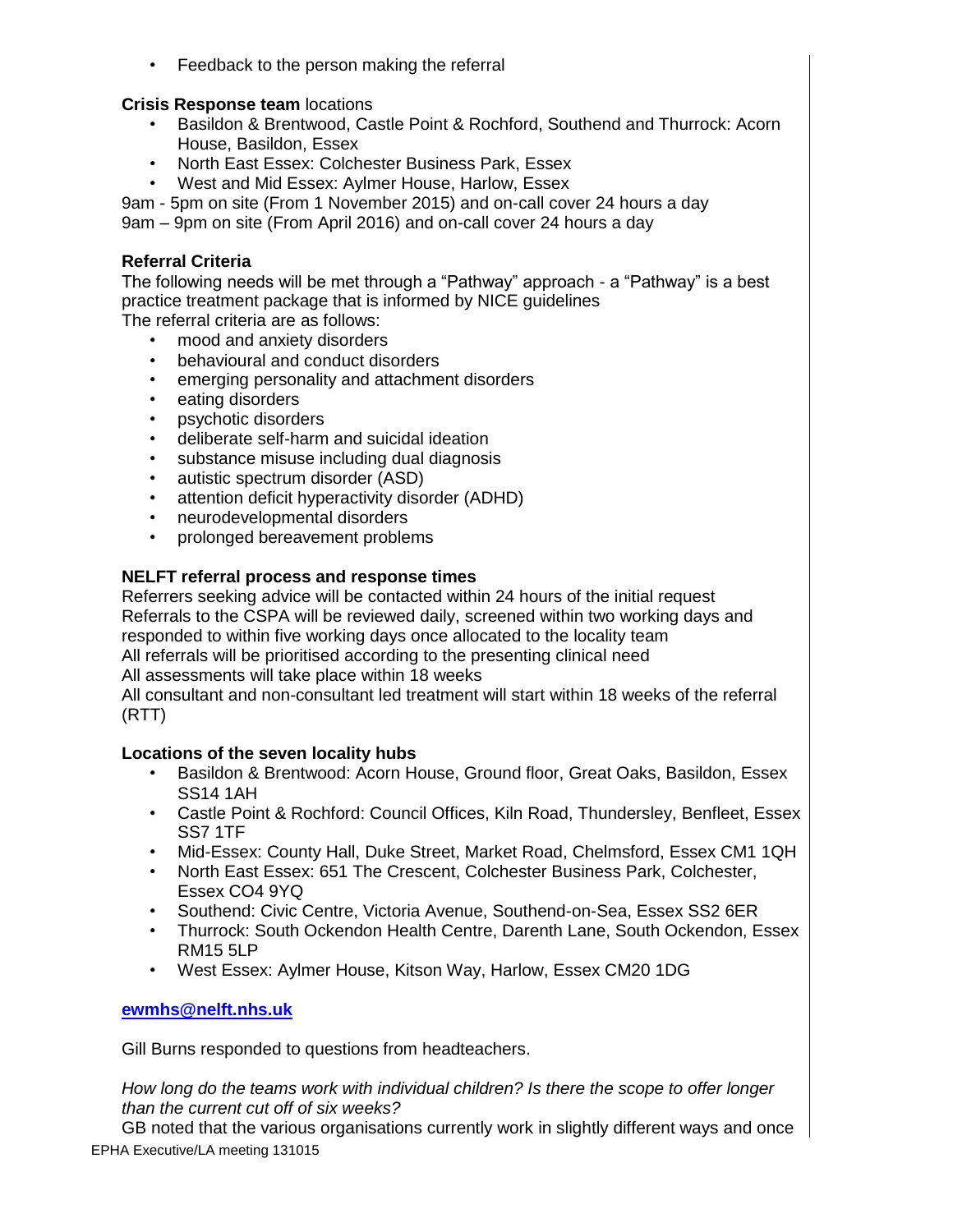EWMHS has started there will be a review of practice; the focus will always be on the needs of the child.

A key strategy will be to carry out consultations in schools rather than making children, families and school staff attend meetings at office locations. This will reduce the cost of running these meetings which can be diverted to pay for practitioners.

#### *What capacity does EWMHS have to take on additional cases?* GB explained that there is no additional funding, but a firm intention to use it differently, which should increase capacity. Some funding will be allocated to provide training to skill up the existing and wider workforce.

Through EWMHS there will be access to on-line therapy, the Big White Wall (however, this is for young people aged 16 plus, so won't impact directly on primary provision).

The service will move away from paper-based referrals, using electronic referrals or telephone contact.

## **3. HEADLINES – FUTURE OF PRIMARY HEADS BRIEFING PAPER**

Nicola Woolf explained that the Local Authority's termly briefing paper, produced for the headteacher meetings, had become far from brief and had lost its usefulness. The LA is determined to use the weekly online newsletter, Education Essex, to disseminate information to schools, and so will replace the briefing paper with a short paper called HeadLines, which will give links to recent information provided by ECC services.

## **4. GOVERNANCE RAG-RATING DOCUMENT**

Lisa Fergus, noted that a letter was sent to Chairs of Governors at the end of September, introducing a RAG-rating system for Governing Bodies. This was produced as a follow up to the Excellence in Essex paper and is intended to be used as a self-evaluation tool by Governing Bodies.

It was noted that very few members of the Executive were aware of this letter and document and there was some concern expressed that it had been sent directly to Chairs, without any consultation or notification to headteachers.

It was thought that the document and letter had not been sent to academies, or schools in Basildon or Harlow.

The Professional Officer **AGREED** to send the letter and document to the EPHA Executive members for information and that it should be mentioned at the termly headteachers' meetings in November to ensure that heads were aware of the document.

# **5. SCHOOL LED IMPROVEMENT SYSTEM UPDATE**

EPHA Executive/LA meeting 131015 Nicola Woolf noted that the School Led Improvement System Project Board has been established and has now met three times; the primary representatives on the Board are the EPHA Chair and the Professional Officer. In addition, the Professional Officer is on the sub-group that was established to consider the first round of bids for pump-prime funding, of up to £25,000 per partnership. 11 bids were received by the end of September and considered at a meeting on 7 October: 7 partnerships were successful, while one was asked for additional information which was received soon after. Three more partnerships gave insufficient information in their bids, and were asked to expand and resubmit their bids in the next round, which closes on 27 November. The sub-group will

**Professional Officer**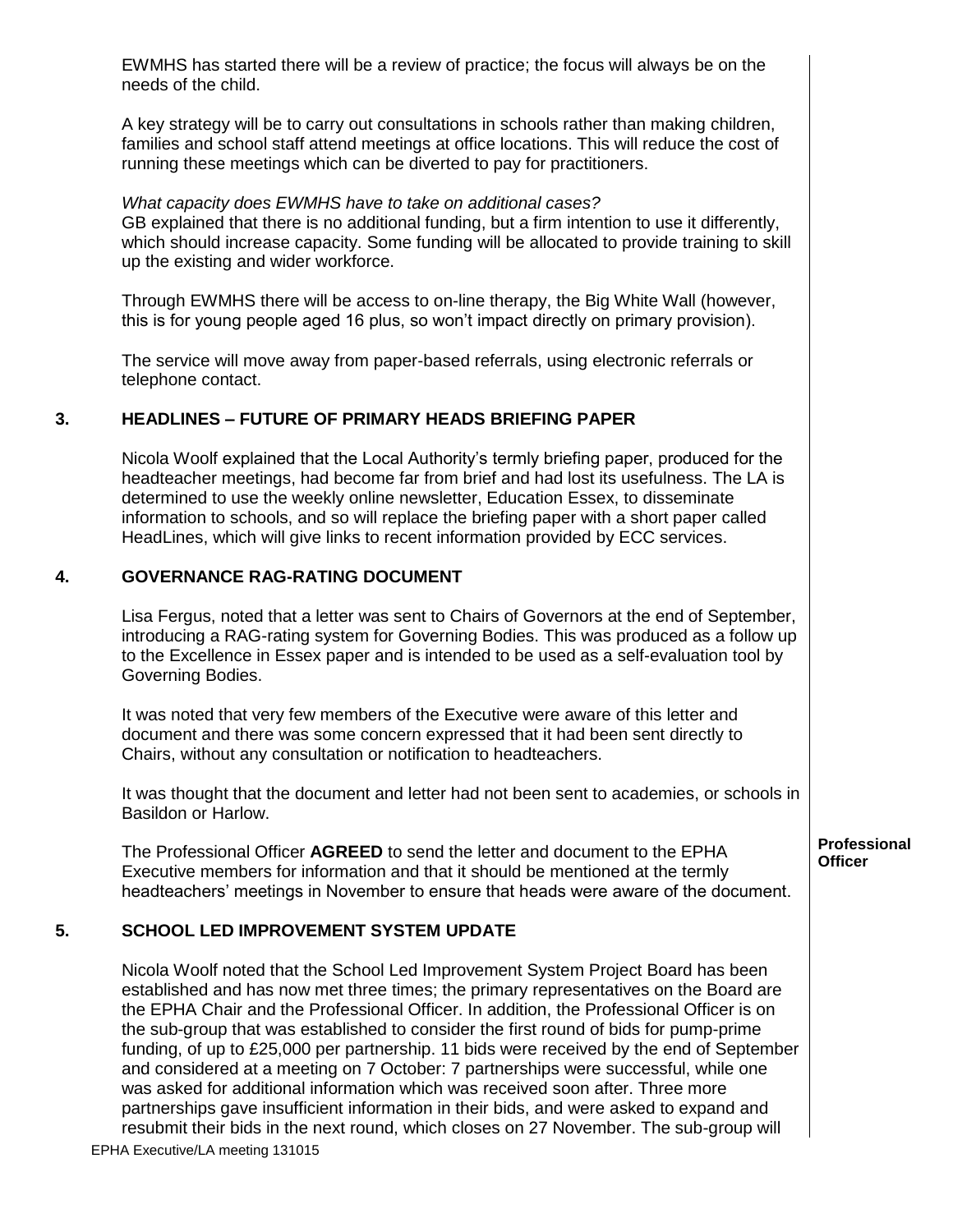meet on 10 December to consider the next round of applications.

It was confirmed that there is sufficient funding in this budget to support 20 partnerships and additional funding will be made available in the next financial year.

A Peer Review adopter pilot will start in October, working with Maggie Farrer and CfBT. This will involve 40 schools grouped into 5 clusters; not all of these schools are within the partnerships that bid for the school improvement funding.

## **6. PERSPECTIVE LITE**

Nicola Woolf explained that SSET will be discontinued at the end of March 2016 and will be replaced by Perspective Lite, an on-line information platform that will be provided free of charge for all Essex Schools. This product has been developed by Angel Solutions. They will contact schools soon to ask for an email address to enable them to provide user names and passwords – Nicola's aim is that all schools will be on the system, and will have logged on at least once, by the end of term. It was noted that heads must use a headteacher email address (not admin@).

The Perspective Lite offers a range of information, both local and national. The LA will use the platform to share visit notes from Commissioners, which may be altered online rather than using email. Schools can also access real time data and information such as Watchsted.

## **7. LOCAL AUTHORITY INTERVENTIONS AND IMPACT**

Alison Fiala reported that an analysis of the impact of interventions in schools causing concern has been carried out by the LA. These include the use of Improvement Boards, Strategic Intervention Boards and IEBs (Interim Executive Boards)

Since the introduction of these intervention boards, 88 schools have been supported in this way:

15 IEBs 26 SIBs 47 Improvement Boards

Half of these are still in place. Of the 88, 29 schools had been judged Grade 4 by Ofsted leading to a delegation of the budget and, in 3 cases, replacement of the Governing Body.

Whilst the process was challenging for some of the schools, the impact has been largely positive – of the 88 schools, only 19 are now RAG-rated as red.

Of the 88: 26 led to a change in leadership 27 became sponsored academies, with 3 more in the process 6 schools closed and were amalgamated.

The improvement in results in many of the schools has been impressive, with an average shift of more than 25% at L4+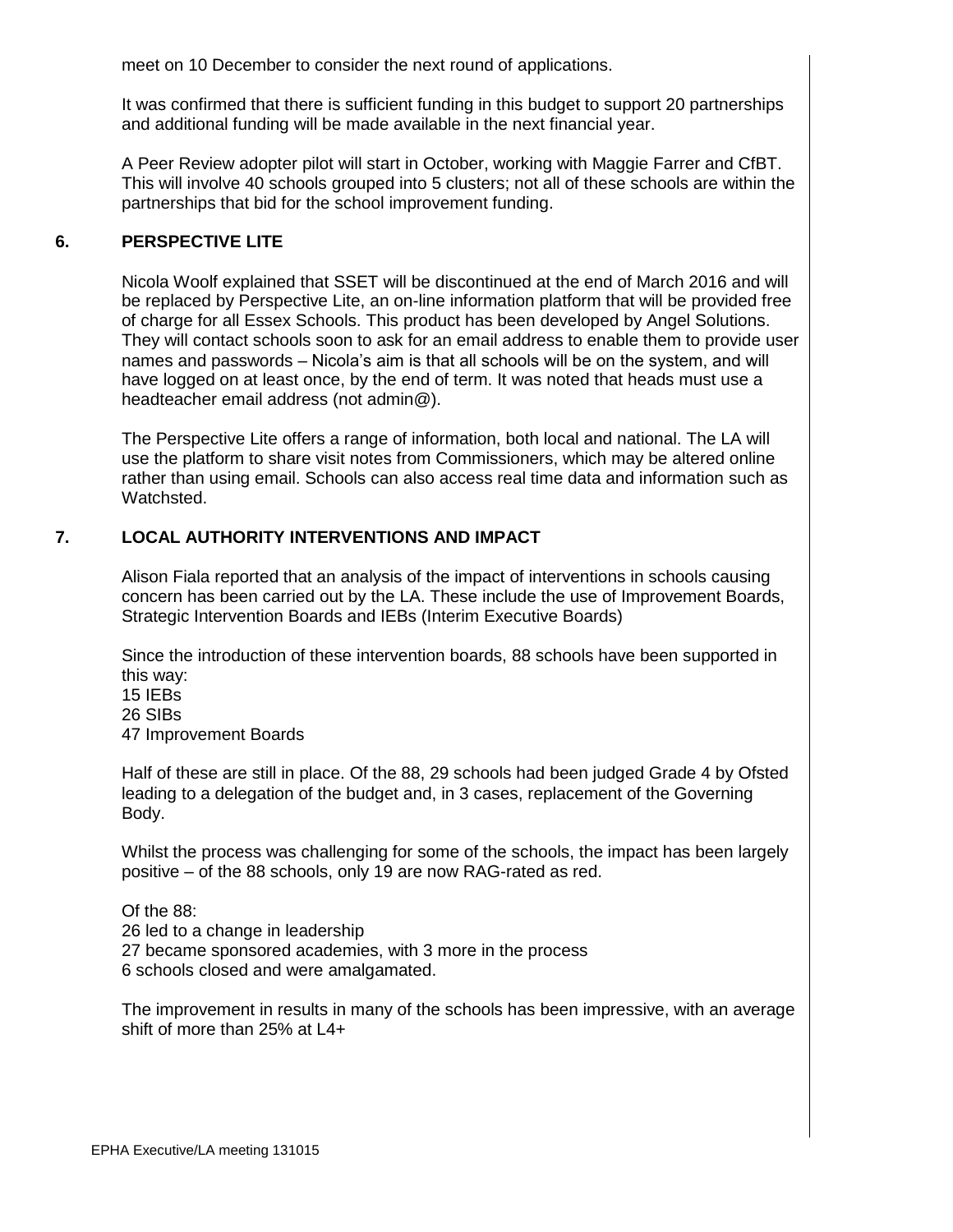#### **8. LOCAL AUTHORITY UPDATE AND ANY MATTERS ARISING FROM THE EPHA EXECUTIVE MEETING**

Clare Kershaw gave the following information to the Executive and responded to a number of matters that had been raised at the earlier meeting.

#### **a) 2015 pupil achievement and progress data and Ofsted outcomes**

The progress and attainment of pupils in Essex has continued to rise and the data is now finalised. For the first time in years, the Key Stage 2 data is above national average and the GCSE results are up on previous years (which bucks the national trend).

82% of primary schools, 81% or secondary schools and 94% of special schools in Essex are now judged as good or outstanding.

CK stressed however that a key priority for Ofsted in the Eastern Region is to close the gap for disadvantaged children, and also those in care. The outcomes for disadvantaged primary-age children in Essex did rise by 2% last year, but so did the results of those who are not classed as disadvantaged – the gap remains at 16.5%.

There are currently around 1000 children in care in the county, a reduction of 600, and those who remain in care have very complex needs; CK stressed that every school must be able to explain each individual child's story.

At this stage in the term (mid-October) there had been just one Section 8 "good" inspection, and four Section 5 inspections. The message from Ofsted about Section 8s in "good" schools is that the assumption will be that a school will remain "good", but the inspection can convert to a Section 5 at the end of the day if the HMI decides that s/he has insufficient evidence to make a judgement.

#### **b) Schools Forum update**

CK noted that a proposal will be made to Schools Forum the following day to subsidise the roll out of School Effectiveness Plus to all primary schools, with the funding being hypothecated to the primary DSG. She stressed that if primaries decide not to support this proposal, the schools that are currently in the pilot will be continued to be subsidised for the next year.

#### **c) EPHA meetings in November**

CK suggested that the termly headteacher meetings should include a workshop entitled "Think the Unthinkable", giving headteachers information about what support and guidance is available if a crisis occurs.

In addition, the meetings will include input on Perspective Lite and the Governance RAGrating system.

#### **d) Content of the Heads in Waiting programme**

Headteacher asked whether the programme for deputy and aspiring headteachers, Heads In Waiting, included information and training about HR issues, as the Executive members felt that a significant proportion of a headteacher's time is spent on personnel and staffing matters. It was thought that it probably did not, but CK **AGREED** to find out from Graham Lancaster and Prue Barnes.

**CK**

#### **e) Section 11 safeguarding audit - letters to schools as a result of non-completion**

The Executive noted that a letter was sent by Clare Kershaw to schools that had failed to complete the Section 11 safeguarding audit by the deadline of 31 July 2015, but expressed concern that the letter stating that non-completion could lead to the school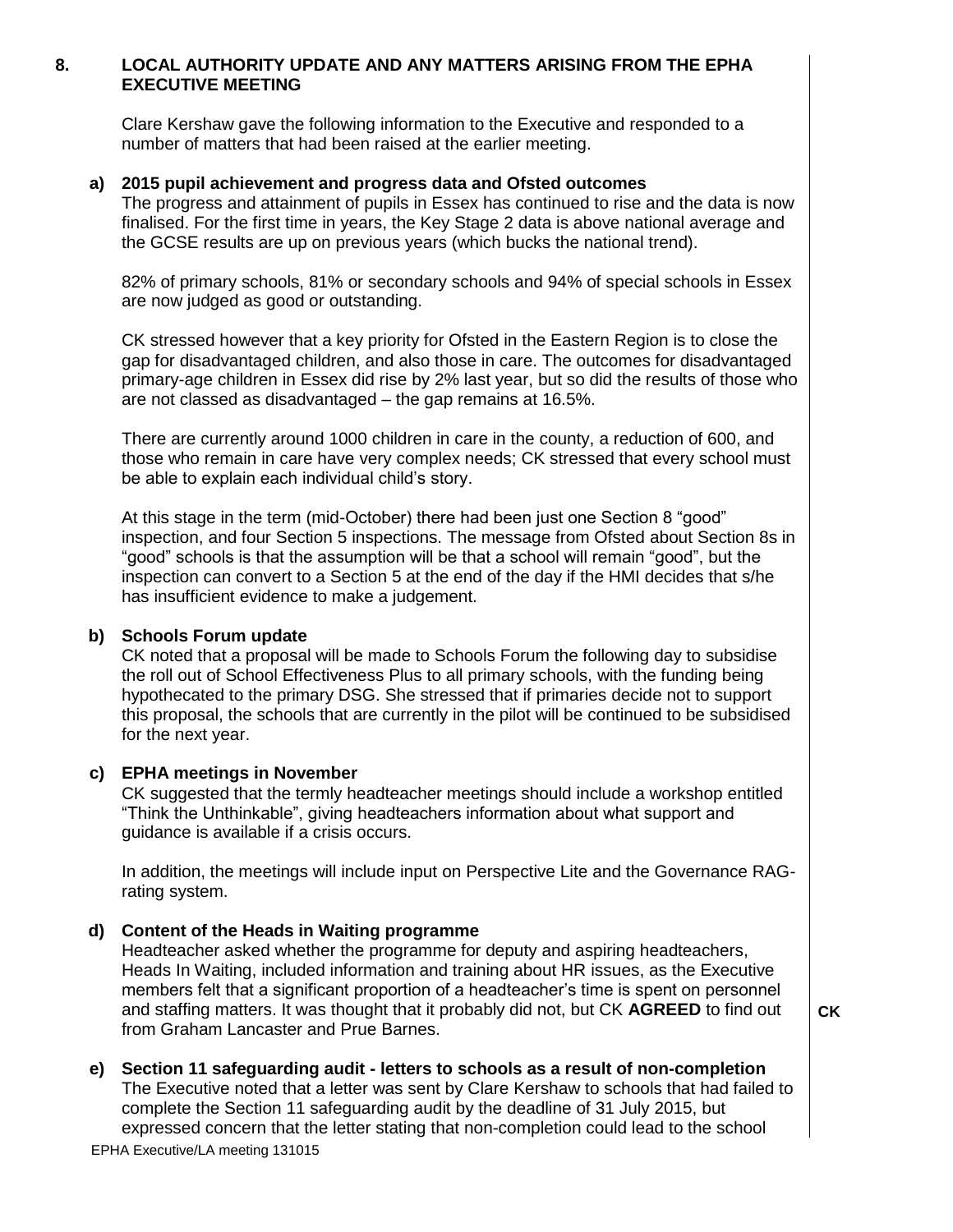being issued with a Warning Notice by the LA. CK confirmed that this was a possibility, but not a course of action that the LA wished to take.

The Executive noted that there had been a number of technical problems with the site making submission problematic, but it was noted these had now been resolved.

CK confirmed that the outcomes of the audit will be collated and a report given to the Essex Safeguarding Children Board in December.

#### **f) Transfer of Education, Care and Health Plans between phases**

A headteacher expressed her concern that EHCPs cannot be transferred from preschools to infant or primary schools, and that the school has to go through the lengthy an time-consuming process to re-apply for a plan. She noted that a child who has started in Reception had an EHCP approved in the summer term (submitted by his pre-school) but that she had been told that this was not transferable and that the school would have to submit a new application. It was argued that this is an unnecessary bureaucratic burden on schools, which are already struggling to transfer Statements to EHCPs. CK noted that Elaine White has been moved across to lead on Statutory Assessment to help expedite the process of transfers.

#### **g) Specialist teachers**

A headteacher has expressed her concern at being told that Specialist Teachers are no longer available to offer one to one support for children with additional needs. CK noted that she would hope that this was incorrect, but will investigate as a matter of urgency.

**CK**

**AF/ GL**

#### **h) Schools being charged premium rates for ECC services**

The Executive reported that schools are being charged 5p a minute for ECC services, including the Finance Support team and the Family Operations Hub (IRT). Schools are extremely concerned about these charges, not least because they are being kept on hold for a long time before the calls are answered. CK **AGREED** to look into this as a matter of urgency. **CK**

#### **i) Insurance for LLEs and NLEs**

Alison Fiala confirmed that she had asked Graham Lancaster to find out the insurance arrangements for Local and National leaders of education, and would ask him to report back to the Executive.

#### **j) Jobscene – restricted opportunities for Essex schools**

It was noted that, given the current climate of recruitment difficulties, schools are frustrated that Essex Jobscene allows schools in bordering Local Authorities to advertise vacancies, but that this is not reciprocated by other LAs. CK accepted that the LA needs to undertake a strategic view of recruitment and retention

in the LA and that this issue would be taken into account.

#### **k) Education and Lifelong Learning**

Clare noted that there will be a restructure of the Education and Lifelong Learning department, including a substantive appointment to the Director post. There will be a more formal split of the commissioned and delivery services, and appointments of a Director of Commissioning and a Director of Operations for Education and Lifelong Learning.

There will be a shift in how school and place planning is operated, and CK noted that Graham Ranby and Julie Aiken have both left the service; their experience, knowledge and expertise will be missed.